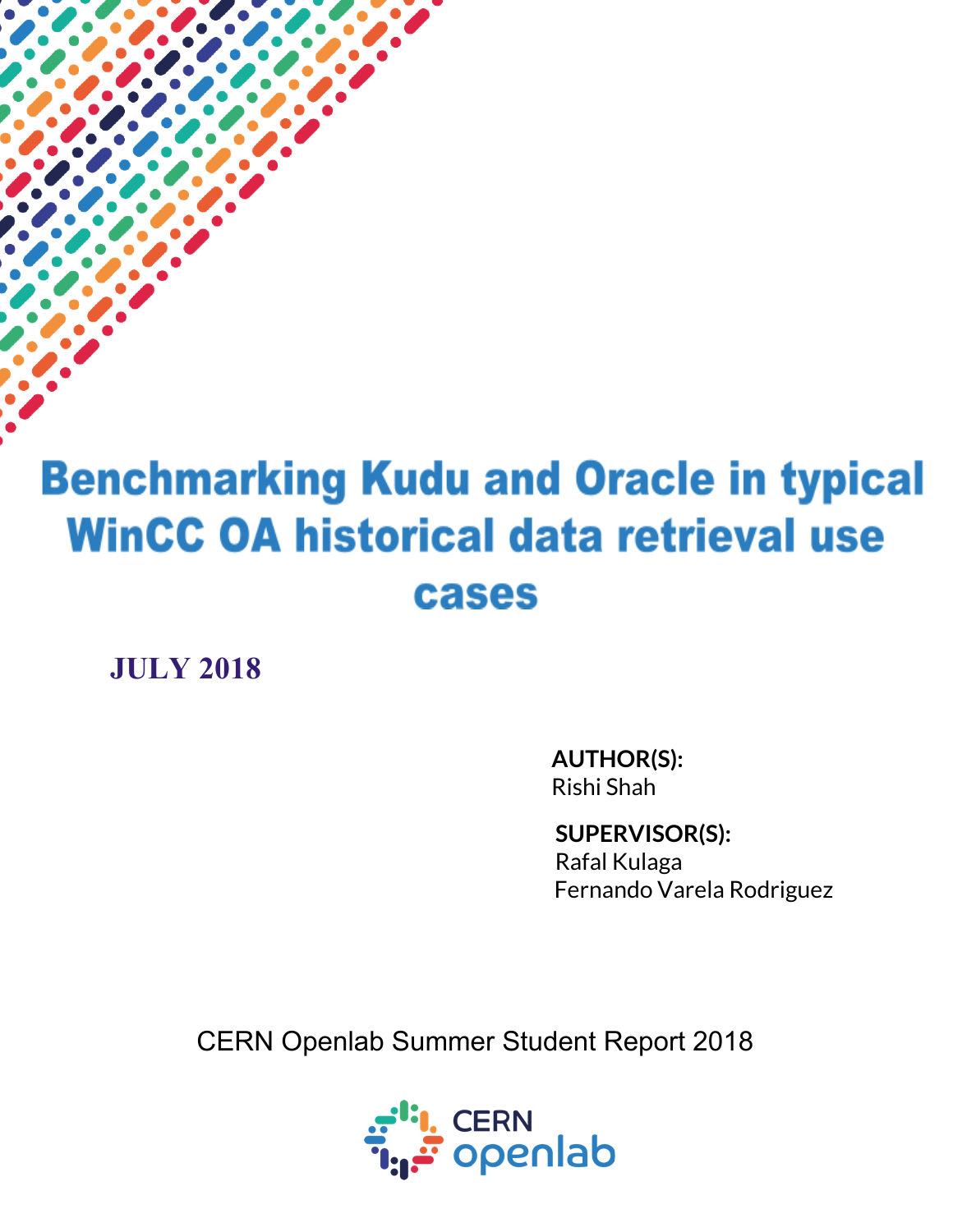

## **ABSTRACT**

WinCC Open Architecture is a toolkit for creating Supervisory Control and Data Acquisition (SCADA) applications, which is widely used at CERN. Hundreds of controls applications, both in the accelerator complex and the experiments are based on it, including domains such as cryogenics, machine protection equipment, vacuum systems, electrical network supervision, detector control and cooling and ventilation.

Storage and retrieval of historical process values and alarms is an essential feature of a SCADA system. WinCC OA allows this data to be archived in Oracle databases, which is the solution used in almost all production systems at CERN. Its robustness and scalability has been proven even in very challenging applications, such as Quench Protection System (QPS), in which number of archived changes per second exceeds 200,000.

To increase flexibility of archiving and further improve its performance by using new database technologies, CERN and ETM/Siemens started an R&D project to develop a Next Generation Archiver for WinCC OA. The main advantage of its architecture is that it allows simultaneous use of multiple data storage backends, which can be added by implementing a high-level interface based on ZeroMQ and Google Protocol Buffers. As this interface is not bound to WinCC OA, connecting external applications to the archives also becomes possible.

InfluxDB and Oracle are the two first databases supported by the Next Generation Archiver. Additionally, support for Apache Kudu is also considered due to its good balance between real-time and batch processing performance and simple integration with data analytics tools such as Apache Spark and SQL query engines such as Apache Impala.

The goal of this project is to prepare the tools that will help to compare the performance of Kudu and Impala with the current Oracle schema for various data retrieval scenarios. In order to streamline the benchmarks and make them more reliable and repeatable, two tools are developed: DataPump and QueryBenchmark. DataPump allows to transmit data from existing Oracle archives to Kudu, thus making sure that the tests are executed on the same, representative data sets. It also allows to measure the highest achievable write rate to Kudu. Readout performance of Oracle and Kudu is measured by QueryBenchmark, which executes sets of queries specified in the configuration file and writes results to report files, which can later be processed to generate performance statistics and plots.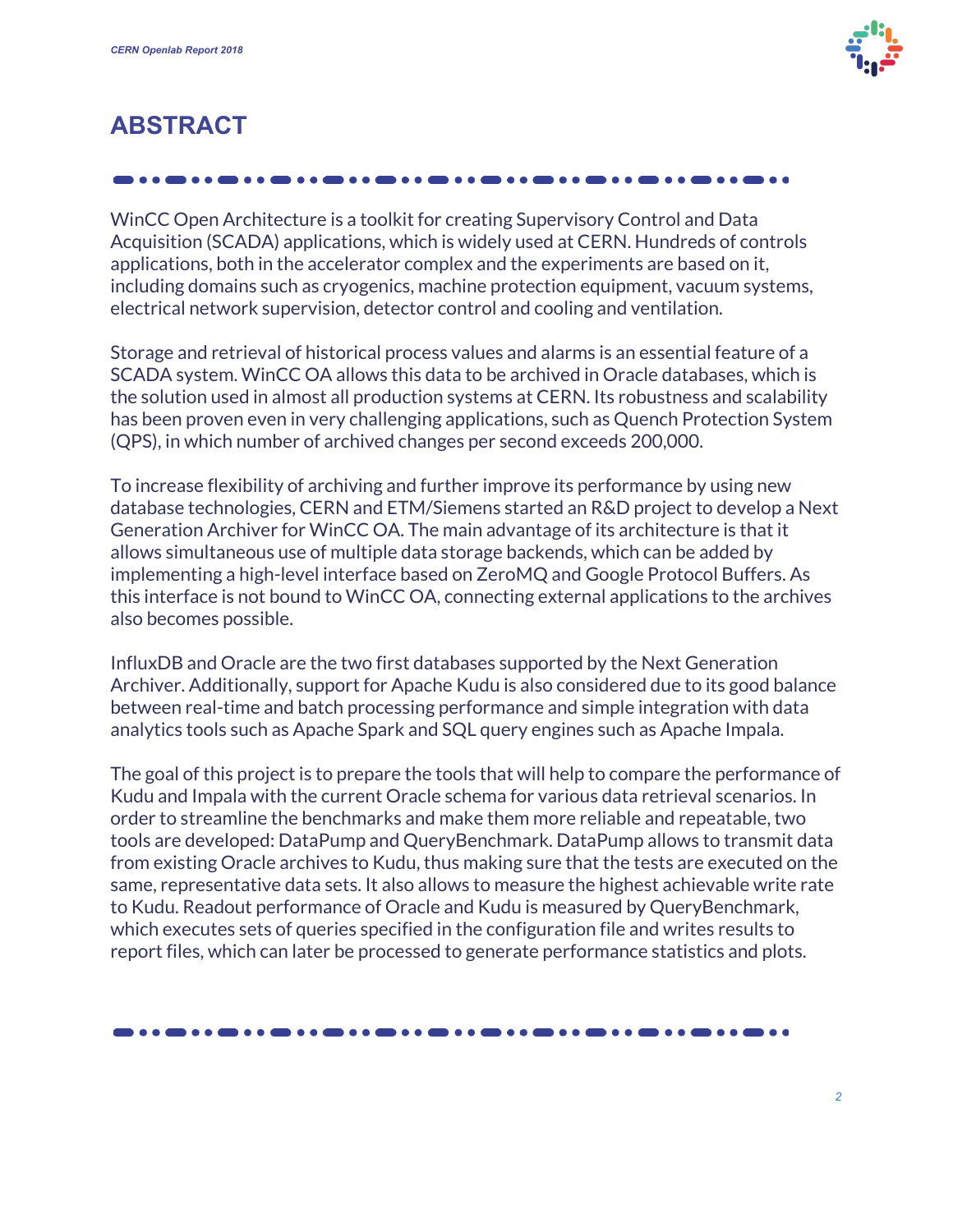

# **TABLE OF CONTENTS**

#### 

| <b>INTRODUCTION</b>         | 04 |
|-----------------------------|----|
| <b>DATA PUMP TOOL</b>       | 05 |
| <b>QUERY BENCHMARK TOOL</b> | 06 |
| <b>FUTURE WORK</b>          | 07 |
| <b>SUMMARY</b>              | 08 |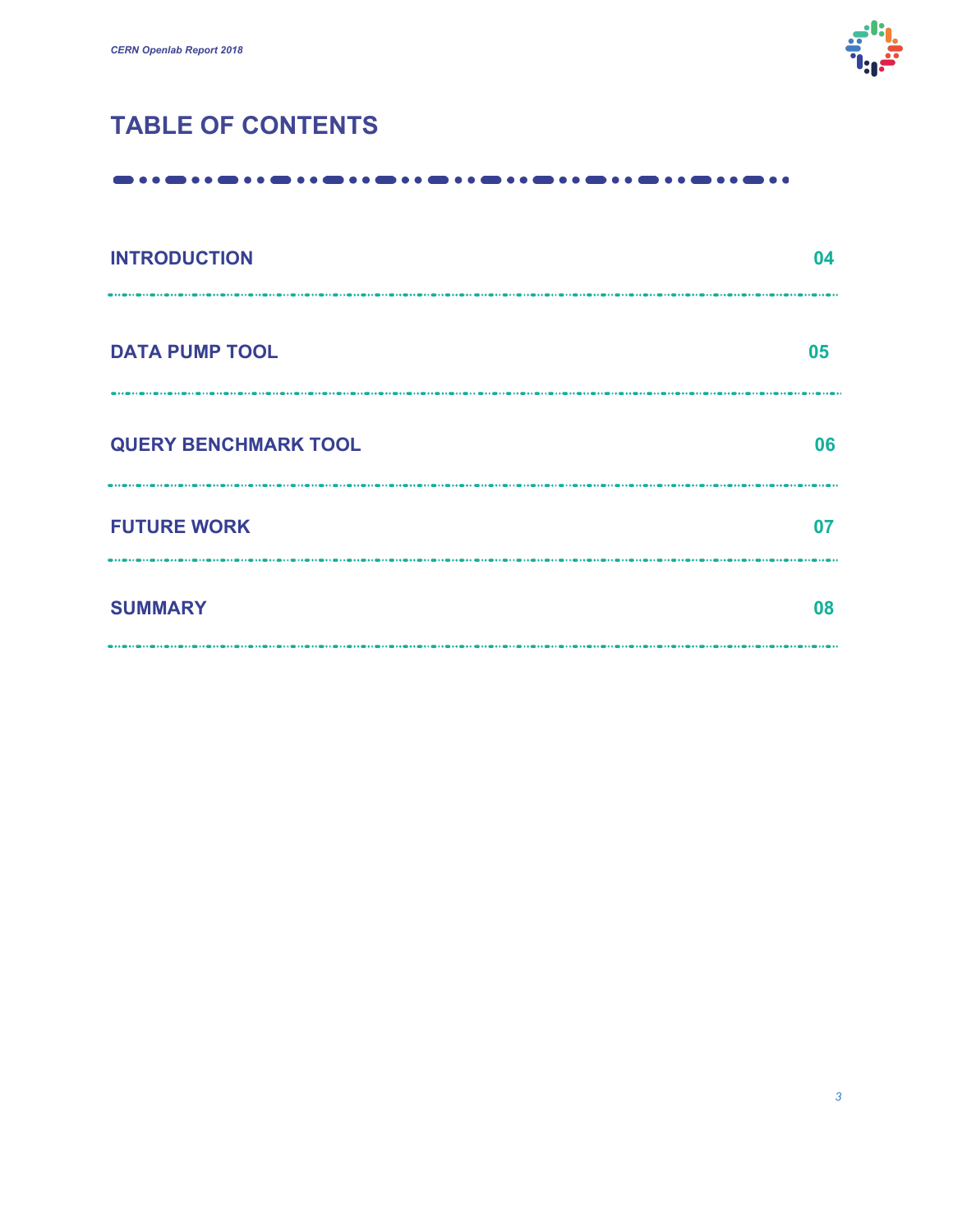

#### **1. INTRODUCTION**

The current WinCC OA archiving system only has the support of the Oracle database. It is a stable and proven solution used at CERN for many years. To enable the use of new storage technologies to archive historical data through pluggable backends, CERN together with ETM/Siemens decided to start the Next Generation Archiver (NGA) R&D project in the scope of Openlab. Currently, NGA has the support of Oracle and InfluxDB backend.

Apache Kudu strikes a good balance between real-time and batch data processing world. Kudu can easily integrate with Apache Impala and Apache Spark, to provide basic SQL commands to interact with SCADA systems and integration with modern data analytics platforms. Before providing support for Kudu in the NGA, its performance in typical data retrieval scenarios should be evaluated using real data archived by the current Oracle archiver.

The following diagram describes the workflow to transfer data from Oracle to Kudu and to run sets of test queries on those two storage solutions.



Figure 1: Workflow of the project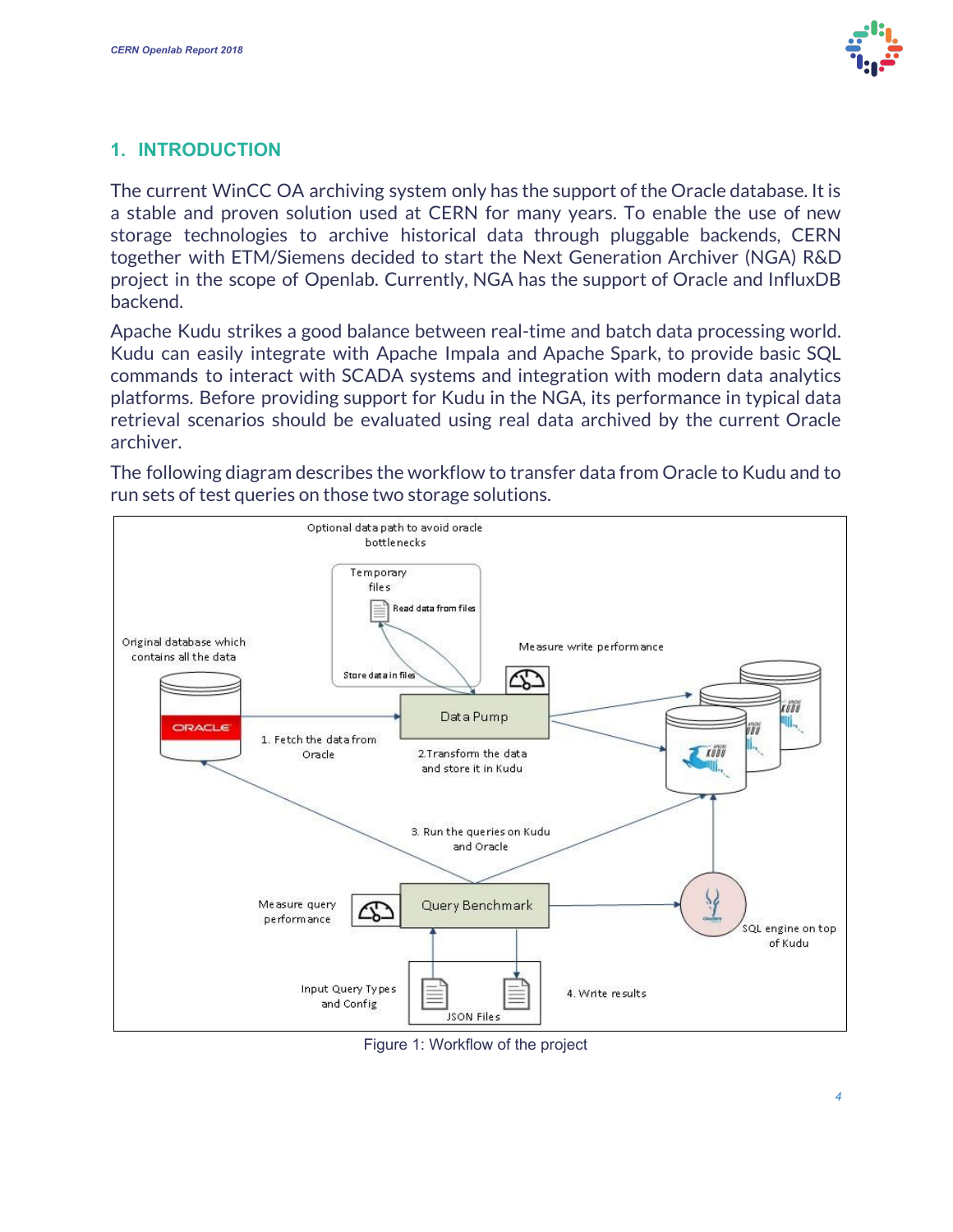

As shown in the diagram, the architecture is composed of databases and two tools developed in the scope of this project: DataPump and QueryBenchmark. DataPump enables data to be transferred from Oracle databases to Kudu, while measuring write performance. QueryBenchmark is designed to execute multiple queries on different databases to measure and compare the query performance.

There are two different workflows in this project. The first is to transmit the data from Oracle to Kudu using DataPump, and the second one is to run and benchmark the queries by QueryBenchmark. While transferring the data from Oracle to Kudu, DataPump has an option to use files as an intermediate step, in order to remove bottlenecks when measuring write performance .

Following are the key data retrieval use cases for the WinCC OA based archiving system:

- Trending retrieve value changes of a single or a few datapoints (signals) over a time period, with or without last value before query start time and first value after query end time.
- Event Screen retrieve value changes over a specified period of time, potentially for a very high number of datapoints (up to hundreds of thousands in certain applications).
- $\bullet$  Event Replay retrieve two types of data: state of all datapoints at the replay start time and all value changes from the replayed time period.

### **2. DATAPUMP TOOL**

In order for performance tests to yield reliable results, they need to be performed on representative data sets, mimicking those produced by real applications. Tests data needs to contain enough datapoints with different frequencies of changes and various types (boolean, integer, floating point, string and arrays). Therefore, it was decided to use the data archived by real production WinCC OA systems as the base for performed benchmarks.

DataPump tool developed as a part of this project allows to read datapoint value changes from Oracle schemas supported by the Oracle Archiver, which is used in almost all production WinCC OA projects at CERN. Datapoint metadata is read and transmitted in two ways, to account for different schema designs:

- Entire metadata history can be read and written to Kudu in one transfer used for schemas with separate datapoint metadata tables.
- Datapoint metadata is also transferred with each event useful for Kudu schemas with denormalized tables.

Input arguments for the DataPump tool include transfer type (metadata, events or both), configuration of data source (Oracle or binary-serialized files) and data sink (Kudu or binary-serialized files). For event transfers, time bounds also need to be specified.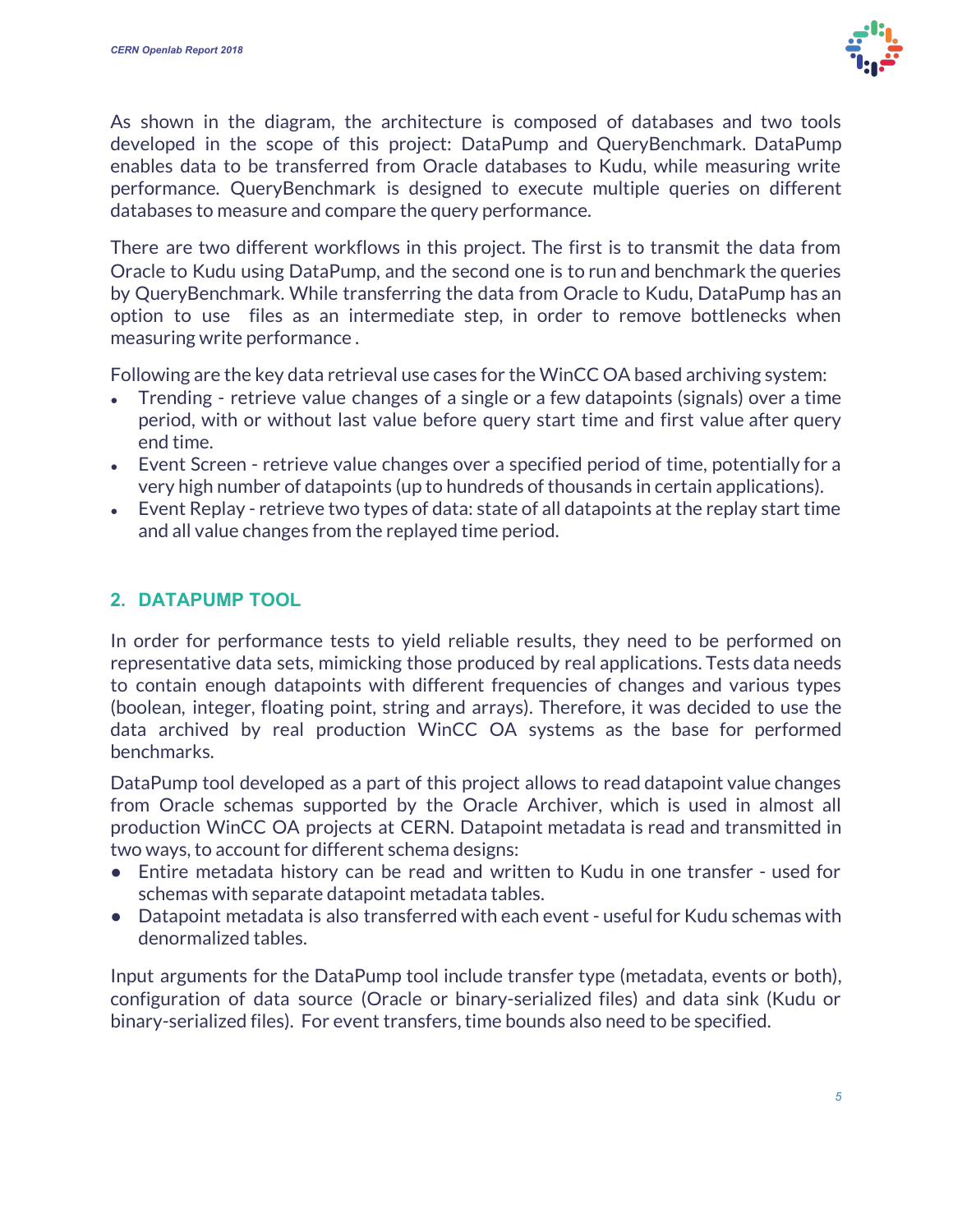

As the process of copying data from larger schemas to Kudu can take several days, DataPump creates progress logs that can be used to resume transfers if they are interrupted or if write errors occur for some event batches.

### **3. QUERYBENCHMARK TOOL**

The primary purpose of the QueryBenchmark tool is to measure the performance of different potential Kudu schemas and compare them with performance of the currently used Oracle schema.

QueryBenchmark tool is written in C++. It has facilities to accept different types of queries through the JSON file and to execute each test on multiple Oracle and Kudu databases. Adjusting query test configuration parameters enables testing of all typical data retrieval scenarios.

Overall test procedure:

- Read and parse test parameters from the test description file.
- Construct and execute the queries on all the targets, measure their duration and record it in the test output file.

Key input parameters for the QueryBenchmark tool include:

- For queried datapoints:
	- Predefined data points:
		- Provide a list of data points through the JSON config.
	- Random datapoints:
		- Provide the total number of data points to query. QueryBenchmark will pick the random data points for the particular query to limit the impact of caching.
- For query time range:
	- Start time:
		- Define the start time through the JSON config. If it is not provided, then it will be chosen randomly.
	- End time:
		- Either define the specific end time through the JSON config or specify the time duration. QueryBenchmark can also calculate end time using specified duration.
- Should additional values be retrieved?
	- These additional values are the last value from before query start time and first value after query end time.
- Other parameters:
	- Connection parameters for Oracle and Kudu/Impala.

QueryBenchmark tool starts with two input parameters: path of the test description file and output file. Before making database connections, QueryBenchmark validates the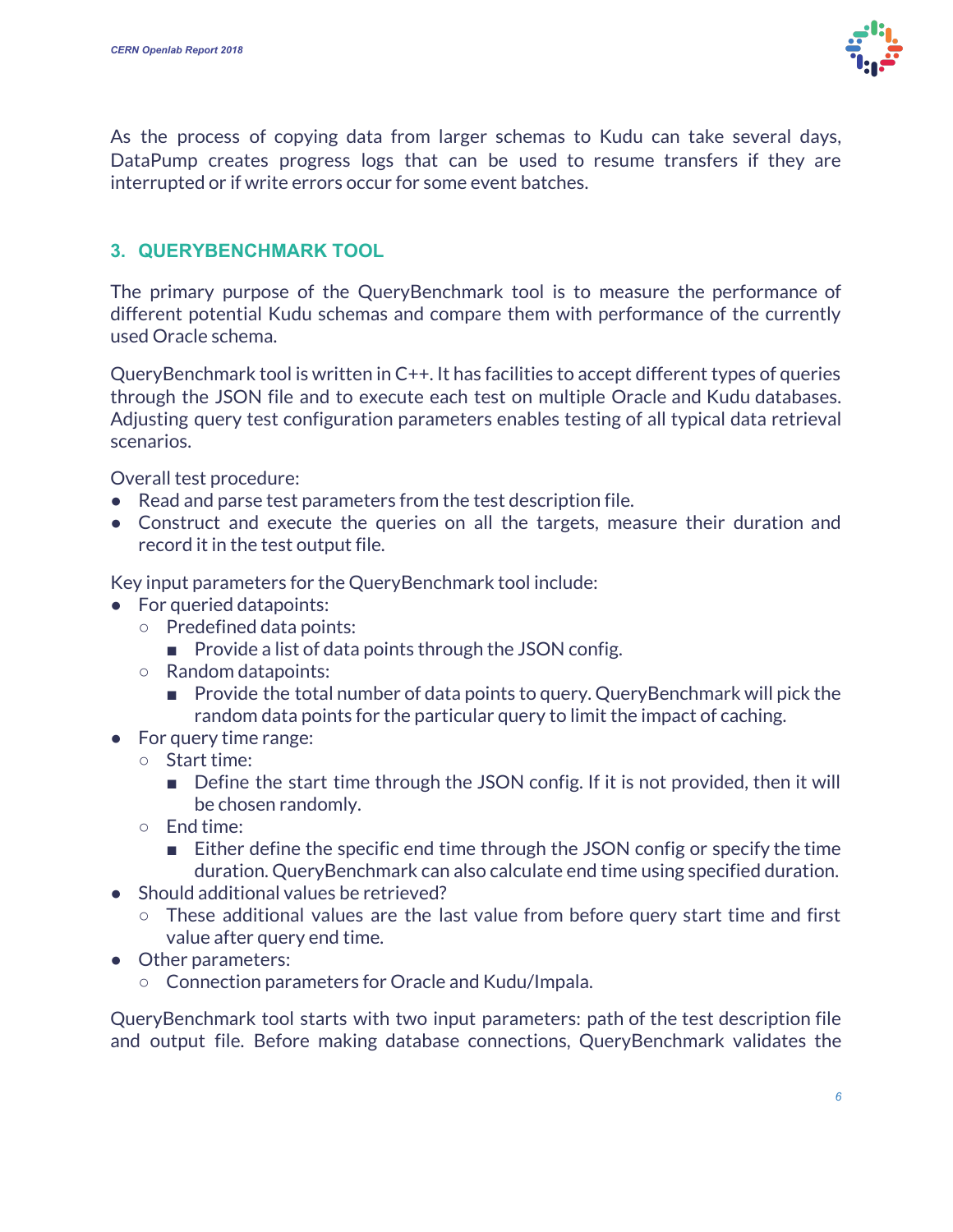

input config and throws the error if it is not in the correct format. At the end of the test it writes all the test results in a JSON document

### **4. FUTURE WORK**

Generic architecture of the DataPump and QueryBenchmark tools enable the addition of new storage solutions by implementing a simple interface. Support for InfluxDB is planned to be added to the tools in the future in order to compare its performance with Kudu and Oracle.

#### **i. DataPump**

Current version of DataPump is single-threaded: consecutive batches of events are read from Oracle and written to Kudu sequentially. It is planned to add an option to parallelize this process by using multiple threads. In such configuration, different time portions are simultaneously read by multiple threads using many database connections and sent to Kudu through multiple sessions. Apart from simplifying the use of the tool (no need to run multiple instances of the tool to transfer large amounts of data in reasonable time), this would help to determine the highest achievable insertion rate for a single process, which is very important for WinCC OA systems with high write rates, such as the Quench Protection System (QPS).

Even though the primary purpose of the DataPump is to enable benchmarks, it could also be used as a data transfer mechanism in the process of migration from existing WinCC OA Oracle archives to new storage technologies. Should the need for such a tool arise, this potential use case will be further explored.

Archives of existing WinCC OA applications, such as CERN's Electrical Network SCADA (PSEN) are good candidates as sources of data for performance tests. Archive of PSEN contains values for around 400,000 datapoints, stored over a timespan of almost four years. Approximately 10,000,000 value changes are archived each day. As the application is typically engineered at least twice per month, datapoint metadata history contains many changes, further increasing the complexity of the queries. So far, only small subset of that data has been copied to Kudu. This process will have to be finished before the performance tests using QueryBenchmark are started.

#### **ii. QueryBenchmark**

QueryBenchmark tool is still under development and certain queries are not yet implemented for Kudu + Impala. Once it is finished and a full test schema is copied to Kudu, it will be used to measure the performance of the current Kudu schema by running several sets of queries, for trending, event screen and event replay use cases.